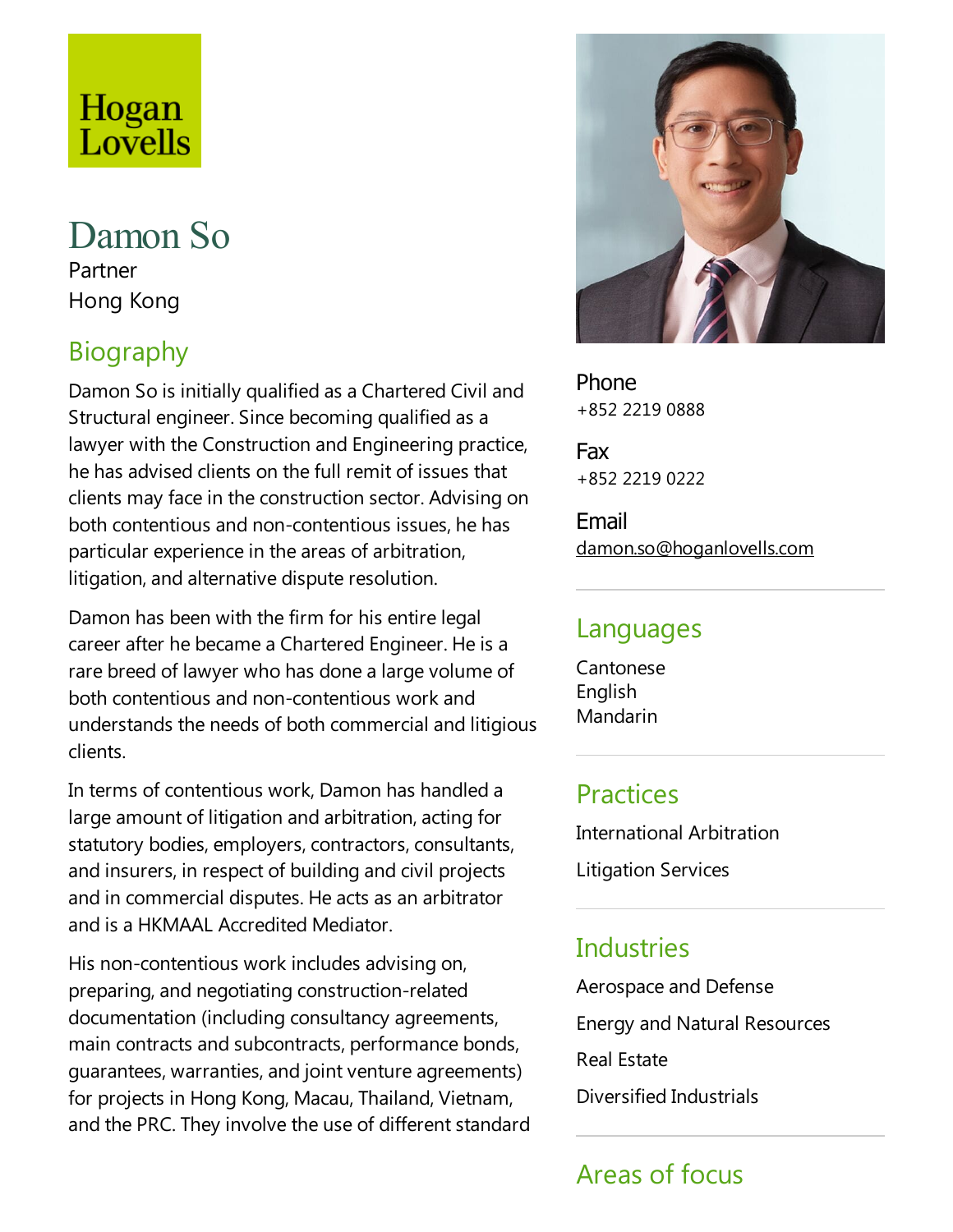forms of contract including the HKIA/HKIS forms, FIDIC, NEC3, Hong Kong Government forms, and standard forms of major statutory bodies in Hong Kong.

Damon is a popular speaker and has been invited regularly over the years by various professional organisations and professional and engineering companies to speak on topics relating to construction, arbitration, and dispute resolution.

#### Representative experience

Preparing and advising on numerous tender and contract documents for developers, contractors and subcontractors including negotiating terms.

Advising a public body in Hong Kong on two construction projects using the NEC3 form of contract.

Advising and acting for various parties in various forms of dispute resolution including mediation and expert determination and in both court and arbitration proceedings.

Acting for a chemical manufacturer in enforcing a CIETAC arbitration award againsta PRC company in a high profile court case in Hong Kong.

Acting for a contractor in High Court proceedings in relation to disputes with its JV partner in a water treatment plant project.

Acting for a developer in disputes involving arbitration and litigation with contractors, suppliers and professional advisers regarding defective works in a development.

Acting for a distributor of lubricants in an ICC arbitration against the manufacturer and supplier in relation to a mining project in Mongolia.

Acting for a main contractor in major consolidated arbitration proceedings with the employer and a subcontractor.

Acting for a major statutory and publicly funded body in Hong Kong on a major dispute with a local contractor.

Alternative Dispute Resolution Construction and Engineering IERP Dispute Resolution

## Education and admissions

#### Education

LL.B., University of Wolverhampton, 1995

B.Sc., The University of Hong Kong, 1991

## **Memberships**

Member, Hong Kong Institution of Engineers (Civil & Structural)

Member, Institution of Structural Engineers

Accredited Mediator, HKMAAL

Chartered Engineer

Fellow, Chartered Institute of **Arbitrators** 

Fellow, Hong Kong Institute of **Arbitrators**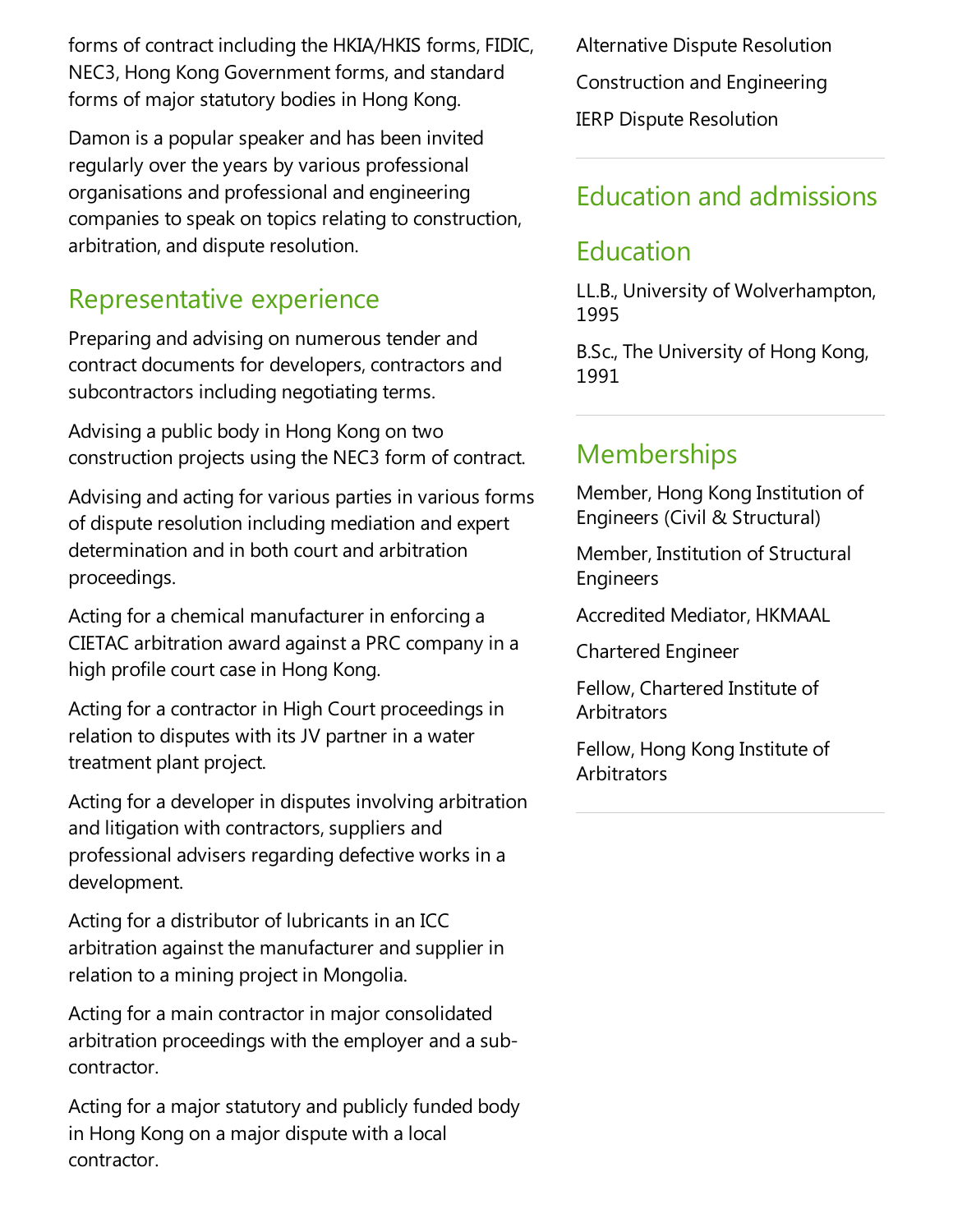Advising a developer in relation to the construction of a major hotel and casino project in Macau, including preparation and negotiation of all contract documentation.

Advising a Hong Kong contractor in an arbitration against a mainland developer for outstanding payments before the Beijing Arbitration Commission.

Defending a major engineering firm in negligence claim in respect of a civil project in Hong Kong.

Defending a negligence claim against an established architect's firm in arbitration proceedings in respect of the design of a residential project in Hong Kong.

#### Awards and rankings

- Hall of Fame, Construction (Hong Kong), Legal 500, 2020
- Construction, Leading Individual, Chambers Asia Pacific, 2011-2020
- Construction, Leading Individual (Hong Kong), Legal <sup>500</sup> Asia Pacific, 2013-2020
- International for Construction Legal Work, Client Choice Award, 2014
- Global Leader Construction (Hong Kong), *Who's* Who Legal <sup>2020</sup>, 2020-2021

#### Latest thinking and events

- **News** 
	- Statutory bodies forced to enforce?
- **News** 
	- Statutory bodies forced to enforce?
- **News** 
	- **F** "Finality or justice" Hong Kong court considers challenges to arbitral awards
- **News** 
	- **F** "Finality or justice" Hong Kong Court Considers Challenges to Arbitral Awards
- **News** 
	- Educational lesson Hong Kong court stays just